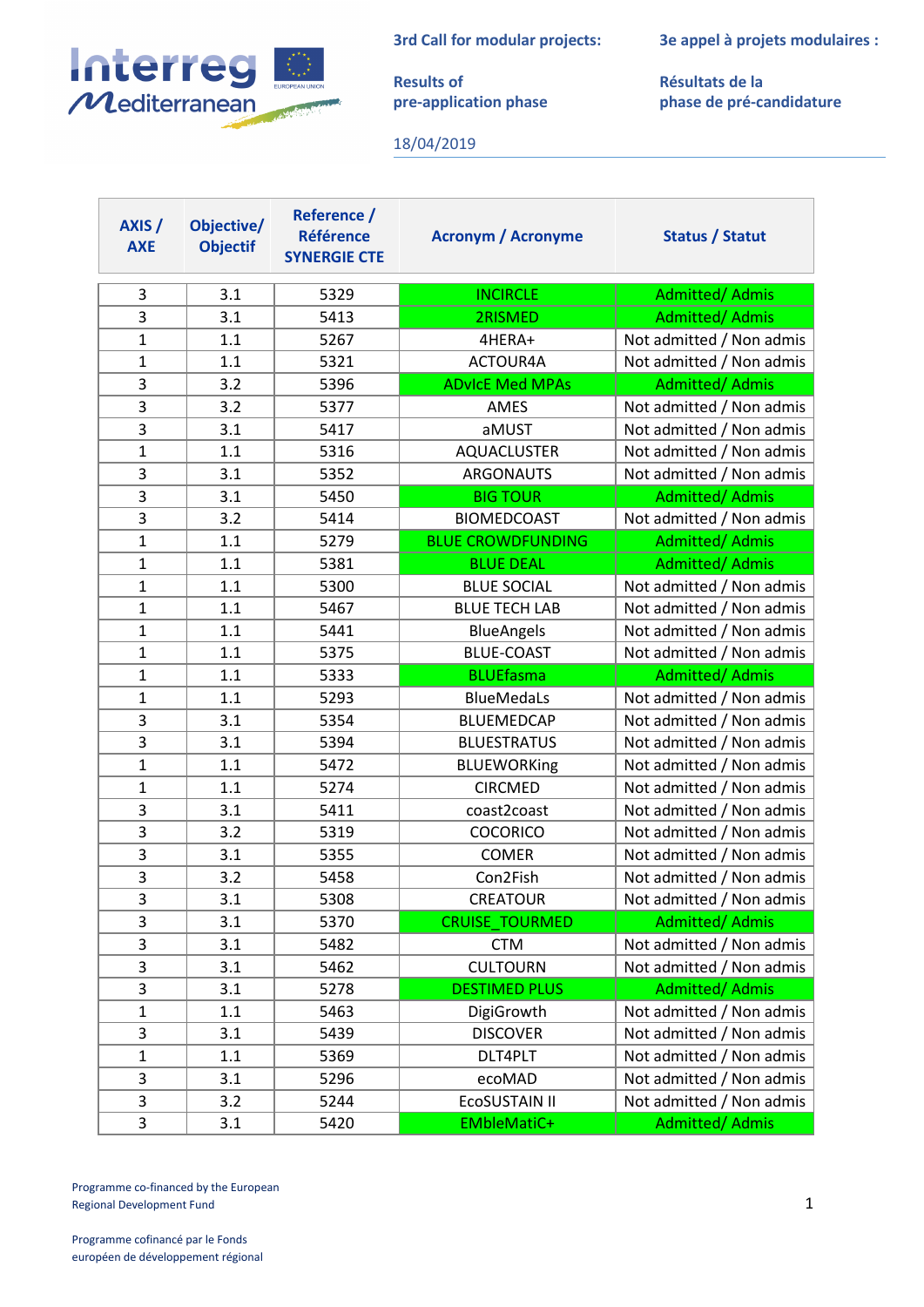**3rd Call for modular projects:**



**Results of pre-application phase** **3e appel à projets modulaires :**

**Résultats de la phase de pré-candidature**

18/04/2019

| AXIS /<br><b>AXE</b> | Objective/<br><b>Objectif</b> | Reference /<br><b>Référence</b><br><b>SYNERGIE CTE</b> | <b>Acronym / Acronyme</b> | Status / Statut          |
|----------------------|-------------------------------|--------------------------------------------------------|---------------------------|--------------------------|
| 3                    | 3.1                           | 5388                                                   | Emerald                   | Not admitted / Non admis |
| 3                    | 3.2                           | 5371                                                   | <b>GET MOVING</b>         | Not admitted / Non admis |
| 3                    | 3.1                           | 5307                                                   | <b>HERMIONE</b>           | Not admitted / Non admis |
| 3                    | 3.1                           | 5310                                                   | <b>ID CARD MED</b>        | Not admitted / Non admis |
| 3                    | 3.1                           | 5275                                                   | <b>INCREMENTA</b>         | Not admitted / Non admis |
| 3                    | 3.1                           | 5460                                                   | <b>INSULAE</b>            | Not admitted / Non admis |
| $\mathbf{1}$         | 1.1                           | 5428                                                   | <b>INTO MED</b>           | Not admitted / Non admis |
| 3                    | 3.1                           | 5207                                                   | <b>LABELSCAPE</b>         | <b>Admitted/ Admis</b>   |
| 3                    | 3.1                           | 5402                                                   | <b>LIGHTEN MED</b>        | Not admitted / Non admis |
| 3                    | 3.1                           | 5432                                                   | LUME2MARINA               | Not admitted / Non admis |
| 3                    | 3.1                           | 5393                                                   | <b>MARITIMIS</b>          | Not admitted / Non admis |
| $\mathbf{1}$         | 1.1                           | 5430                                                   | MED-BIOTECH               | Not admitted / Non admis |
| $\mathbf{1}$         | 1.1                           | 5453                                                   | <b>MEDINPROCESS</b>       | Not admitted / Non admis |
| 3                    | 3.1                           | 5252                                                   | <b>MEDLANDS</b>           | Not admitted / Non admis |
| 3                    | 3.1                           | 5357                                                   | <b>MEDMINE</b>            | Not admitted / Non admis |
| 3                    | 3.1                           | 5325                                                   | <b>MEDPIRATES</b>         | Not admitted / Non admis |
| 3                    | 3.2                           | 5470                                                   | MEDPollin                 | Not admitted / Non admis |
| 3                    | 3.1                           | 5351                                                   | <b>MEDWAYS</b>            | Not admitted / Non admis |
| $\mathbf{1}$         | 1.1                           | 5386                                                   | <b>MIMM</b>               | Not admitted / Non admis |
| 3                    | 3.1                           | 5212                                                   | <b>MOTIVATED TOURS</b>    | Not admitted / Non admis |
| 3                    | 3.2                           | 5216                                                   | <b>MPA Engage</b>         | <b>Admitted/ Admis</b>   |
| 3                    | 3.2                           | 5385                                                   | <b>MPA NETWORKS</b>       | Admitted/ Admis          |
| 3                    | 3.2                           | 5353                                                   | MPA-BLUECONET             | Not admitted / Non admis |
| 3                    | 3.2                           | 5295                                                   | <b>NEPTUNE</b>            | Not admitted / Non admis |
| 3                    | 3.1                           | 5382                                                   | <b>PICTURE</b>            | Not admitted / Non admis |
| 3                    | 3.2                           | 5397                                                   | POSBEMED2                 | <b>Admitted/ Admis</b>   |
| 3                    | 3.1                           | 5447                                                   | <b>POSEIDON</b>           | Admitted/ Admis          |
| $\overline{3}$       | 3.2                           | 5187                                                   | <b>PROMETHES</b>          | <b>Admitted/ Admis</b>   |
| $\mathbf{1}$         | 1.1                           | 5350                                                   | <b>Psamides</b>           | Admitted/Admis           |
| $\mathbf{1}$         | 1.1                           | 5320                                                   | SAMMY                     | Not admitted / Non admis |
| 3                    | 3.1                           | 5383                                                   | SAMSON                    | Not admitted / Non admis |
| $\mathbf{1}$         | 1.1                           | 5366                                                   | Sea.B.ed                  | Not admitted / Non admis |
| 1                    | 1.1                           | 5273                                                   | SEACOAST MED              | Not admitted / Non admis |
| 3                    | 3.1                           | 5409                                                   | SEFIRTouM                 | Not admitted / Non admis |
| 3                    | 3.1                           | 5326                                                   | <b>ShIFT MED</b>          | <b>Admitted/ Admis</b>   |
| 3                    | 3.1                           | 5255                                                   | SLOWISLANDS               | Not admitted / Non admis |
| 3                    | 3.2                           | 5457                                                   | SMAP                      | Not admitted / Non admis |
| $\mathbf{1}$         | 1.1                           | 5376                                                   | <b>SmartBlueMed</b>       | <b>Admitted/ Admis</b>   |
| 3                    | 3.1                           | 5356                                                   | Smoothly                  | Not admitted / Non admis |

Programme co-financed by the European Regional Development Fund